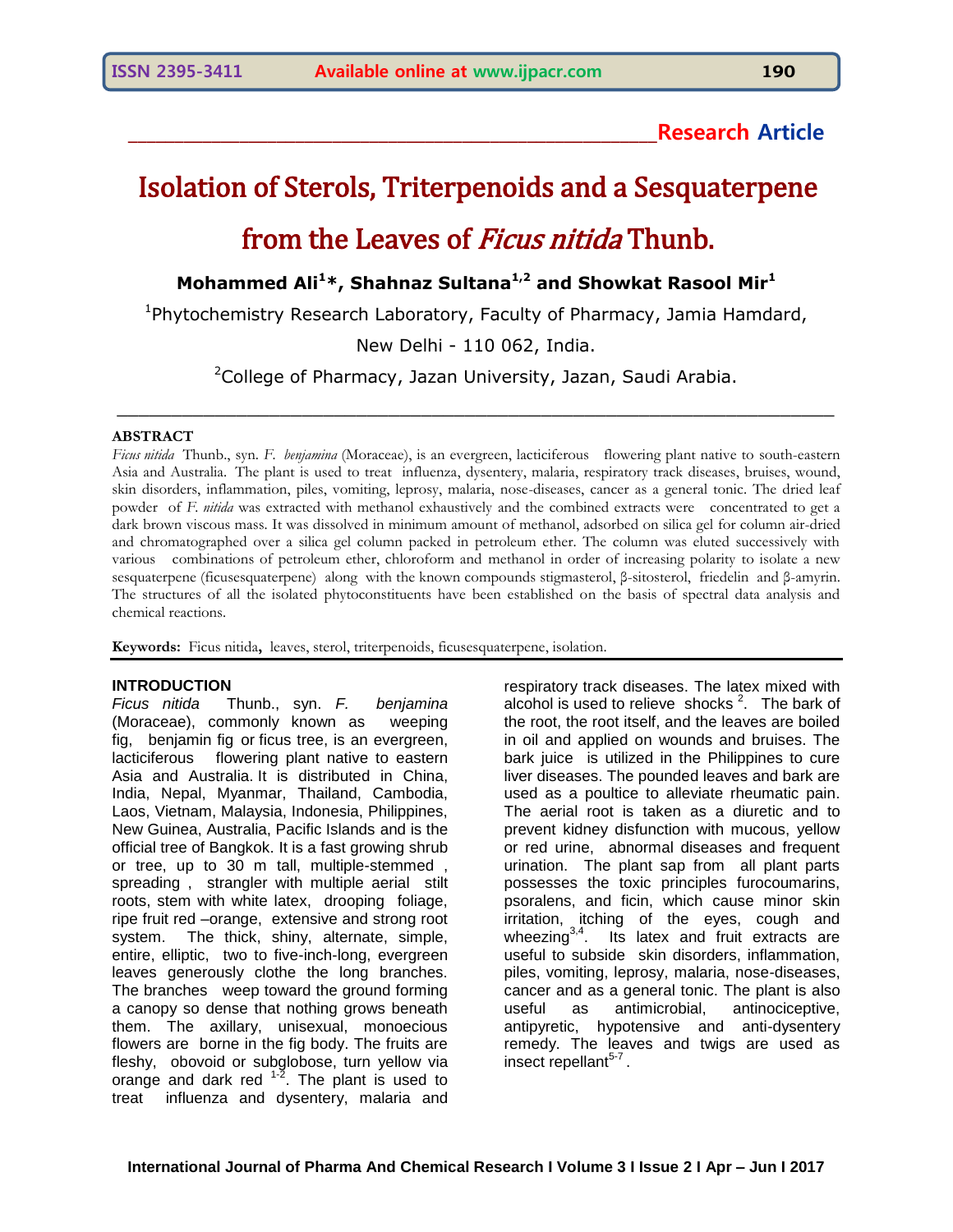The leaves, bark and fruits contain cinnamic acid , lactose , naringenin , quercetin , caffeic acid and stigmasterol<sup>8, 9</sup>. The leaves afforded lutein, β-sitosterol, stigmasterol, chlorophyll a , phytol, (E)-3-alkenoic acid, triglycerides, fatty alcohols and fatty acids $^{9,10}$ , essential oil  $^{11}$ , isoflavonoids<sup>12</sup> and flavone glycosides<sup>13</sup>. The leaves and barks yielded isoquinoline, indole and quinolizidine type of alkaloids  $14$ . HPLC analysis indicated the presence of four phenolic compounds (chlorogenic, *p*-coumaric, ferulic and syringic acids) in the roots, three compounds (chlorogenic *p*-coumaric and ferulic acids) in the stem and only one (caffeic acid) in the leaves  $16$ . This paper describes isolation and

# characterization of two each of sterols and triterpenoids and a sesquaterpene from the leaves of *F. nitida*.

#### **MATERIALS AND METHODS General procedures**

Melting points were determined on a Perfit melting apparatus (Ambala, Haryana, India) and are uncorrected. UV spectra were measured with a Lambda Bio 20 spectrophotometer (Perkin Elmer Rotkreuz, Switzerland) in methanol. Infra red spectra were recorded on a Bio-Rad FTIR 5000 (FTS 135, Kawloon, Hong Hong) spectrophotometer using KBr pellets. <sup>1</sup>H and <sup>13</sup>C NMR spectra were scanned on Advance DRX Bruker spectrospin 400 and 100 MHz, respectively, instruments (Karlsruhe, Germany) using TMS as an internal standard. Mass spectra were obtained by effecting FAB ionization at 70 eV on a JEOL-JMS DX 303 spectrometer (Japan) equipped with direct inlet probe system. Column chromatography was performed on a silica gel (60-120 mesh, Qualigen, Mumbai, India) column. TLC was run on silica gel G (Qualigen) coated plates. Spots were visualized by exposing to iodine vapors, UV radiation and spraying with ceric sulfate solution.

# **Plant Material**

The leaves of *F. nitida* were procured from Delhi and identified by Prof. M.P. Sharma, Department of Botany, Jamia Hamdard, New Delhi.

# **Extraction and isolation**

The leaves (1 kg) were coarsely powdered and extracted with methanol exhaustively in a Soxhlet apparatus. The combined extracts were filtered and concentrated under reduced pressure to get a dark brown viscous mass

(102.4 g, 10.2%). The dried extract was dissolved in minimum quantity of methanol and adsorbed on silica gel (60-120 mesh) for preparation of a slurry. It was dried in air and chromatographed over a silica gel column (1.6 m x 16 mm x 2 mm) packed in petroleum ether. The column was eluted successively with various combinations of petroleum ether, chloroform and methanol in order of increasing polarity. The fractions were collected separately and matched by TLC to check homogeneity. Similar fractions having the same  $R_f$  values were combined and crystallized. The isolated compounds were recrystallized to get pure compounds. The following compounds were isolated from the methanolic extract of the leaves of *F. nitida*:

# **Stigmasterol (1)**

Elution of the column with petroleum ether – chloroform (3 : 1) gave colourless amorphous solid of **1**, 117 mg; m.p. 162 164 °C, UV λ<sub>max</sub> (MeOH): 211 nm ( log ε 5.8); IR *υmax* (KBr): 3425, 2920, 2852, 1641, 1463, 1373, 1225, 1173, 801 cm<sup>-1</sup>; <sup>1</sup>H NMR (CDCl<sub>3</sub>): δ 5.36 (1H, m, H-6), 5.16 (1H, m, H-22), 5.01 (1H, m, H-23), 3.65 (1H, brm,  $w_{1/2}$ = 16.5 Hz, H-3α), 2.23 to 1.23 (25 H, m, 9 x CH<sub>2</sub>. 7 x CH), 1.05 (3H, brs, Me-19), 0.96 (3H, d, J=6.3 Hz, Me-21), 0.87 (3H, d, J=6.6 Hz, Me-26), 0.84 (3H, d, J=6.0 Hz, Me-27), 0.80 (3H, t, J=6.6 Hz, Me-29), 0.71 (3H, brs, Me-18);  $^{13}$ C NMR ( CDCl<sub>3</sub>): δ 36.52 (C-1), 31.90 (C-2), 71.81 (C-3), 41.90 (C-4), 140.76 (C-5), 121.69 (C-6), 31.66 (C-7), 33.94 (C-8), 51.24 (C-9), 37.26 (C-10), 21.07 (C-11), 39.76 (C-12), 42.30 (C-13), 56.87 (C-14), 24.17 (C-15), 28.67 (C-16), 55.96 (C-17), 12.24 (C-18), 19.41 (C-19), 36.68 (C-20), 18.79 (C-21), 138.30 (C-22), 129.28 (C-23), 45.83(C-24), 27.28 (C-25), 19.83 (C-26), 18.99 (C-27), 23.11 (C-28), 12.05 (C-29), EIS MS  $m/z$  ( rel. int.): 412  $[M]^+$  (C<sub>29</sub>H<sub>48</sub>O) (30.2), 394 (100).

# **β-Sitosterol (2)**

Elution of the column with chloroform yielded colourless amorphous powder of  $2$ , 98 mg;  $R_f$ 0.35 (chloroform: methanol: 9: 1); m. p. 137-138 <sup>o</sup>C; UV <sub>λ max</sub> (MeOH): 211 nm (log ε 2.9); IR υ<sub>max</sub> (KBr): 3401, 2918, 2849, 1654, 1377, 1261,  $1172$ , 1082 cm<sup>-1</sup>; <sup>1</sup>H NMR (CDCl<sub>3</sub>): δ 5.34 (1H, m, H- 6), 3.54 (1H, brs, w  $\frac{1}{2}$  = 18.5 Hz, H- 3), 1.01 (3H, brs, M- 19), 0.94 (3H, d, J= 6.2 Hz, Me- 21), 0.87 (3H, d, J= 6.5 Hz, Me- 27), 0.84 (3H, J= 6.3 Hz, Me- 26), 0.82 (3H, t, J=6.1 Hz, Me- 29), 0.67 (3H, brs, Me-18), 2.28 – 1.05 (29H, 11 x CH<sub>2</sub>, 7 x CH); <sup>13</sup>C NMR (CDCl<sub>3</sub>): δ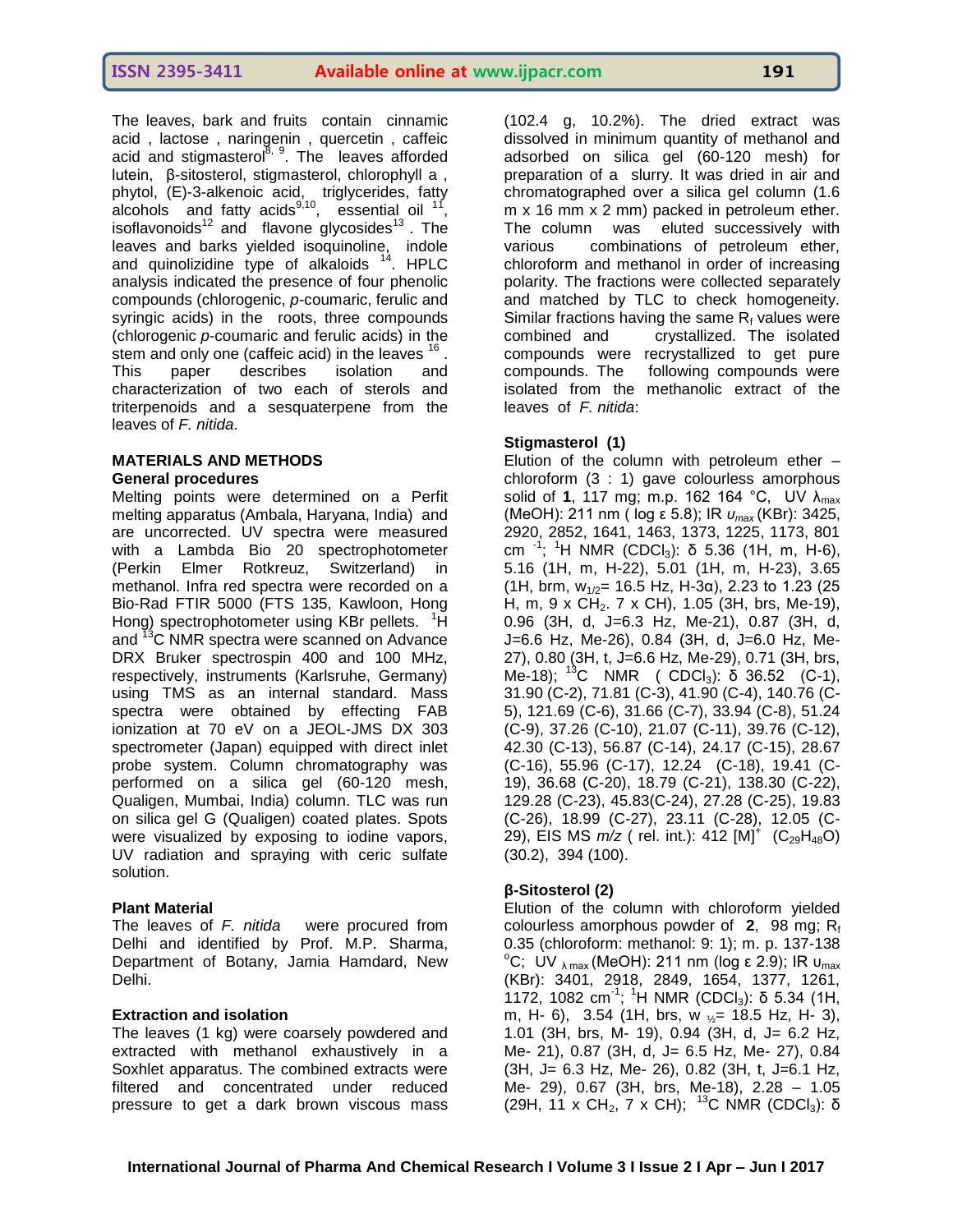37.28 (C- 1), 31.93 (C- 2), 71.81 (C- 3), 42.34 (C- 4), 140.78 (C- 5), 121.68 (C- 6), 29.33 (C-7), 34.23 (C- 8), 50.21 (C- 9), 36.14 (C- 10), 22.66 (C- 11), 38.89 (C- 12), 39.81 (C- 13), 56.80 (C- 14), 27.21 (C- 15), 28.22 (C- 16), 56.11 (C- 17), 11.85 (C- 18), 19.33 (C- 19), 36.73 (C- 20), 19.03 (C- 21), 33.98 (C- 22), 26.18 (C- 23), 45.90 (C- 24), 29.68 (C- 25), 21.07 (C- 26), 19.78 (C- 27), 24.94 (C- 28), 11.97 (C- 29); +ve ion FABMS *m/z* (rel.int.): 414  ${\rm [M]}^+$  (C $_{29}$ H $_{50}$ O) (15.1), 398 (100), 383 (13.5).

# **Friedelin (3**)

Further elution of the column with chloroform afforded colourless amorphous solid of **3**, 71 mg; m.p. 258–260 °C; IR γmax: 2937, 2848, 1709, 1639,1453, 1379, 1263, 1183, 1077, 1012, 987, 924 cm<sup>-1</sup>; <sup>1</sup>H-NMR (CDCl<sub>3</sub>): δ 1.27 ( 3H, s, Me-28), 1.18 (3H, s, Me-27), 1.03 (3H, s, Me-26), 0.93 (3H, s, Me-29), 0.89 (3H, d, J = 6.3 Hz, Me-23), 0.86 (s, 3H, H-30), 0.80 (s, 3H, H-25), 0.71 (s, 3H, H- 24), 2.42 – 0.91 (26 H, m, 4 x CH, 22 x CH<sub>2</sub>); <sup>13</sup>C NMR (CDCl3): δ 22.33 (C-1), 41.58 (C-2), 213.27 (C-3), 58.19 (C-4), 42.23 (C-5), 41.28 (C-6), 18.36 (C-7), 53.08 (C-8), 37.44 (C-9), 59.56 (C-10), 35.6 3(C-11), 30.49 (C-12), 38.27 (C-13), 39.74 (C-14), 32.39 (C-15), 36.13 (C-16), 30.18 (C-17), 42.77 (C-18), 35.38 (C-19), 28.23 (C-20), 32.76 (C-21), 39.23 (C-22), 6.78 (C-23), 14.74 (C-24), 18.07 (C-25), 20.25 (C-26), 18.67 (C-27), 32.15 (C-28), 35.09 (C-29), 31.84 (C-30); ESI  $MS$   $m/z$  (rel. int.): 426 ( $[M]$ <sup>+</sup>  $(C_{30}H_{50}O)$ <sup>2</sup> (6.6), 411 (2.3), 218 (14.8), 205 (14.6), 191 (15.2).

# **β-Amyrin (4)**

Elution of the column with chloroform – methanol (49:1) eluent furnished crystals of **4**, recrystallized from chloroform– methanol (1:1), 64 mg; m. p. 198 $^{\circ}$  C, R<sub>f</sub> = 0.63 (benzene– chloroform, 4:1) (lit. m.p. 197–198° C); Leibermann–Burchard test positive; IR γmax (KBr): 3358, 2925, 2843, 1635, 1455, 1035, 981  $\text{cm}^1$ ; <sup>1</sup>H NMR (CDCl<sub>3</sub>): δ 5.27 (1H, m, H-12), 3.14 (1H, dd, J = 5.6, 9.3 Hz, H-3 $\beta$ ), 1.14 (3H, s, Me-23), 1.08 (3H, s, Me-25), 1.04 (3H, s, Me-28), 0.98 (3H, s, Me-24), 0.95 (3H, s, Me-26), 0.88 (6H, s, Me-29 ), 0.83 (3H, s, Me-30), 0.78 (3H, s, Me-27), 2.01- 1.17 (23 H, 10 x  $CH_2$ , 3 x CH); <sup>13</sup>C NMR (CDCl<sub>3</sub>): δ 38.32 (C-1), 22.27 (C-2), 80.64 (C-3), 37.29 (C-4), 55.34 (C-5), 18.71 (C-6), 32.66 (C-7), 39.90 (C-8), 47.63 (C-9), 36.96 (C-10), 23.53 (C-11), 121.53 (C-12), 145.38 (C-13), 41.83 (C-14), 26.29 (C-15), 26.23 (C-16), 32.53 (C-17), 47.37 (C-18), 46.89 (C-19), 31.2 2 (C-20), 34.86 (C-21), 37.13 (C-

22), 16.78 (C-23), 28.47 (C-24), 15.51 (C-25), 16.25 (C-26), 25.92 (C-27), 23.40 (C-28), 33.39 (C-29), 19.47 (C-30); EIS MS *m/z* 426 [M]<sup>+</sup>  $(C_{30}H_{50}O)$  (12.6).

#### **Ficusesquaterpene (5)**

Elution of the column with chloroform-methanol (19:1) mixture produced a colourless powder of **5**, recrystallized from acetone, 1.8 g. m.p.: 274 – 275 °C, UV λmax (MeOH): 207 nm (log ε 3.8), IR γmax (KBr): 2928, 2847, 1456, 1365, 1258, 1041, 928 cm<sup>-1</sup>, <sup>1</sup>H NMR (CDCl3) δ 2.35 (1H, dd,  $J = 4.9$ , 7.5 Hz. H-9), 2.30 (1H, dd,  $J = 4.8$ , 8.6 Hz, H-17), 2.26 (1H, dd, J = 5.6, 9.2 Hz, H-21), 1.73 (1H, J = 5.3, 8.8 Hz, H-13), 1.65 (1H, dd, J = 5.8, 10.3 Hz, H-5), 1.98 – 1.29 (28H, m, 14 x CH2), 1.30 (3H, brs, Me-27), 1.27 (3H, brs, Me-35), 1.22 (6H, brs, Me-29, Me-34), 1.12 (3H, brs, Me-33), 1.04 (3H, brs, Me-32), 1.09 (3H, brs, Me-31), 0.98 (3H, brs, Me-28), 0.76 (3H, brs, Me-30); <sup>13</sup>C NMR (CDCl<sub>3</sub>): δ 39.25 (C-1), 29.69 (C-2), 32.43 (C-3), 38.38 (C-4), 53.21 (C-5), 18.31 (C-6), 33.36 (C-7), 40.07 (C-8), 42.84 (C-9), 37.48 (C-10), 22.27 (C-11), 35.33 (C-12), 29.33 (C-13), 42.13 (C-14), 29.63 (C-15), 29.48 (C-16), 34.98 (C-17), 59.51 (C-18), 35.64 (C-19), 36.06 (C-20), 30.05 (C-21), 36.06 (C-22), 32.51 (C-23), 32.06 (C-24), 32.55 (C-25), 41.32 (C-26), 20.23 (C-27), 16.77 (C-28), 14.64 (C-29), 14.05 (C-30), 17.92 (C-31), 28.17 (C-32), 22.65 (C-33), 18.62 (C-34), 28.16 (C-35); ESI MS (+ve mode) *m/z* (rel. int.): 480 [M]<sup>+</sup> (C35H60) (7.2), 465 (11.3), 450 (14.7), 220 (32.6), 192 (37.8), 152 (34.3), 124 (26.4).

# **RESULTS AND DISCUSSION**

Compounds **1** – **4** were the known phytoconstituents characterized as stigmasterol, β-sitosterol, friedelin and β-amyrin, .<br>respectively<sup>10.17 - 19</sup>.

Compound **5,** named ficusesquaterpene, was obtained as a colourless powder from chloroform – methanol (19:1) eluants. Its IR spectrum was devoid of any functional group and vinylic bonds.

On the basis of it mass and  $^{13}$ C NMR spectra, its molecular ion peak was established at *m/z* 480 consistent with a molecular formula of a sesquaterpene  $C_{35}H_{60}$ . The important ion peaks arising at  $m/z$  124  $[C_{5,6} - C_{9,10}/C_{17,22} - C_{20,21}]$ fission]<sup>+</sup> and 152  $[C_{7,8} - C_{9,10}$  fission]<sup>+</sup> indicated saturated nature of the rings A, B and F. The ion peaks appearing at  $m/z$  192  $[C_{8,14}$  –  $C_{9,11}/C_{16,17} - C_{13,18}$  fission]<sup>+</sup> and 220 [C<sub>8,14</sub> – C<sub>12,13</sub> fission]<sup>+</sup> supported devoid of any vinylic linkage in the rings C and D. The  ${}^{1}$ H NMR spectrum of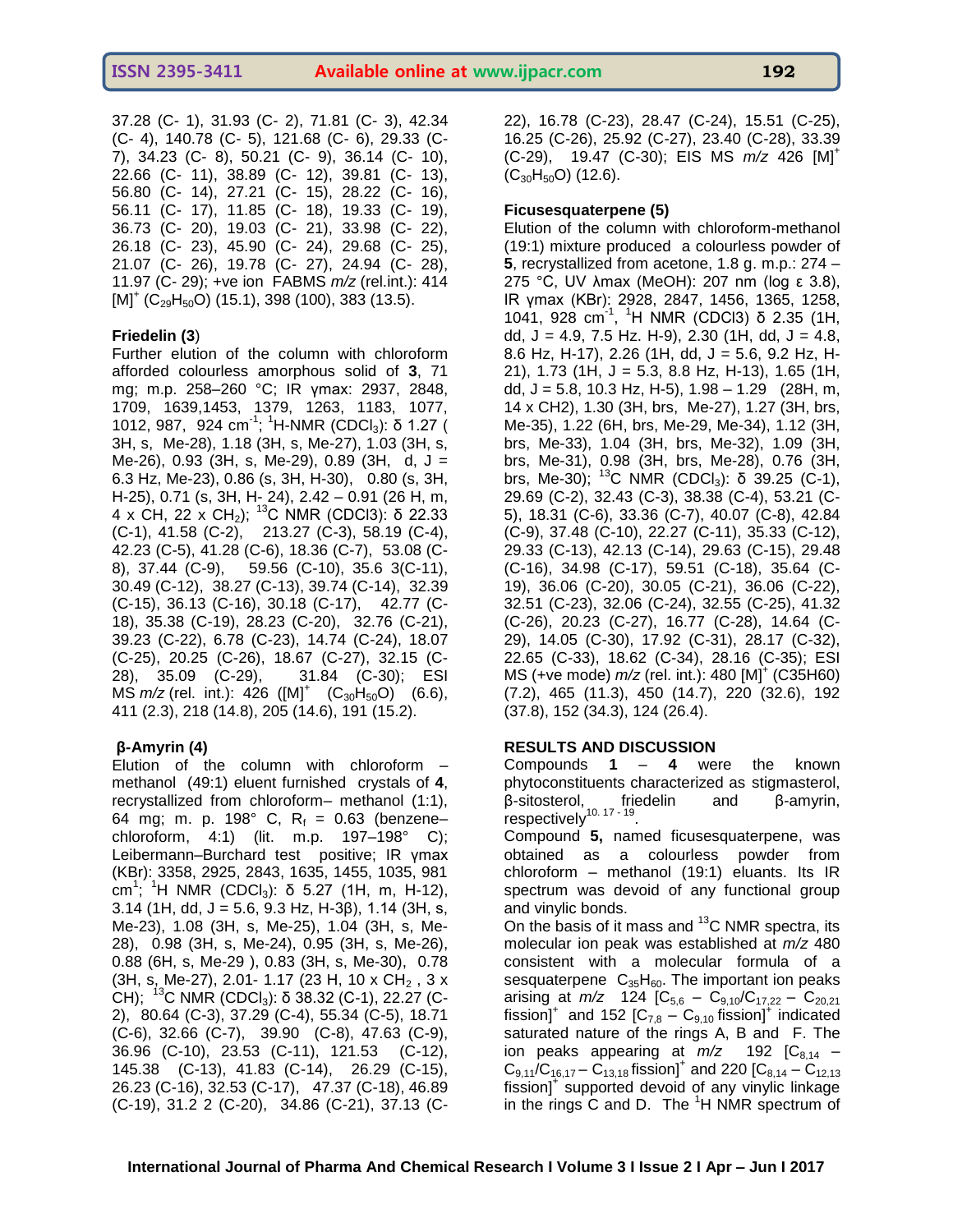**ISSN 2395-3411 Available online at www.ijpacr.com 193**

**5** displayed seven three-proton singlets at δ 1.30, 1.27. 1.12, 1.04, 1.09, 0.98 and 0.76 and a six-proton singlet at δ 1.22 assigned correspondingly to tertiary C-27, C-25, C-33, C-32, C-31, C-28, and C-30 and C-34 and C-29 methyl protons, all of them were attached to the saturated carbons. Five one-proton double doublets at δ 2.35 ( $J = 4.9$ , 7.7 Hz), 2.30 ( $J =$ 4.8, 8.8 Hz), 2.26 ( $J = 5.6$ , 9.2 Hz), 1.73 ( $J = 5.3$ , 8.8 Hz) and  $1.66$  (J = 5.8, 12.3 Hz) were ascribed to methine H-9, H-17, H-21, H-13 and<br>H-5 protons, respectively. The  $^{13}C$  NMR H-5 protons, respectively. spectrum of **5** displayed signals for 35 carbon signals. The methine carbon signals resonated at δ 53.12 (C-5), 40.84 (C-9), 29.30 (C-13), 34.98 (C-17) and 30.05 (C-21); the methyl carbons appeared between  $\delta$  28.17 – 14.05. The DEPT spectrum of **5** showed the presence of nine methyl, 14 methylene, five methine and seven quaternary carbons. On the basis of the foregoing account the structure of **5** has been established as sesquaterpene. It contains a hexacyclic ring structure.



**Stigmasterol (1)**



**β- Sitosterol (2)**







**β-Amyrin (4)**



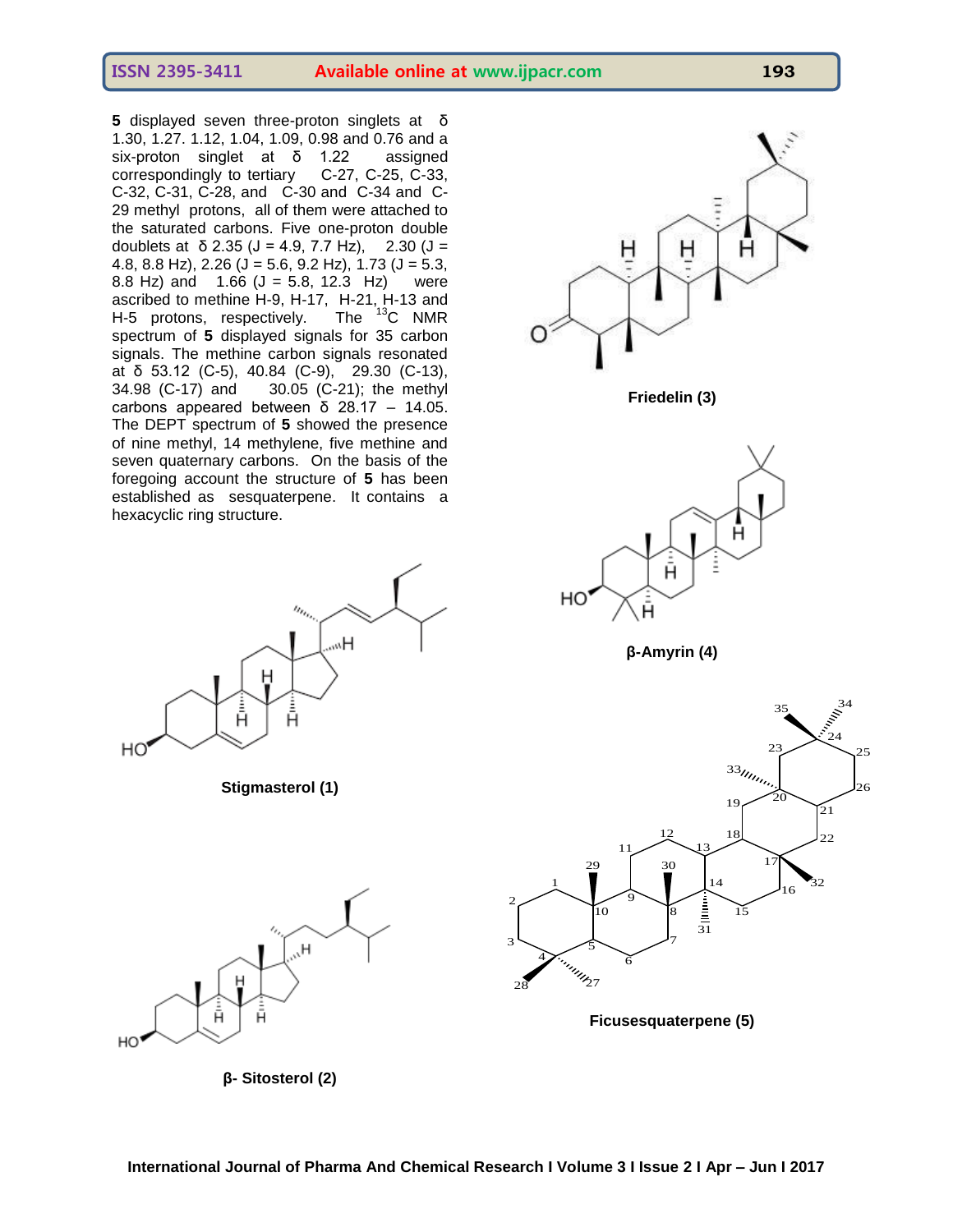#### **ISSN 2395-3411 Available online at www.ijpacr.com 194**

Phytochemical investigation of a methanolic extract of the leaves of *F. nitida* resulted in the isolation of a new sesquaterpene (ficusesquaterpene) along with the known compounds stigmasterol, β-sitosterol, friedelin and β-amyrin . This work has enhanced understanding about the phytoconstituents of the plant. These compounds may be used as chromatographic markers for standardization of the leaves.

#### **ACKNOWLEDGEMENTS**

The authors are thankful to the instrumentation centers, Central Drug Research Institute, Lucknow and Jawaharlal Nehru University, New Delhi for recording spectral data of the compounds.

#### **REFERENCES**

- 1. U. Quattrocchi, CRC World Dictionary of Medicinal and Poisonous Plants: Common Names, Scientific Names, Eponyms, Synonyms, and Etymology , CRC Press Inc, Boca Raton, Florida, 2012; 1733.
- 2. Flora of Pakistan, Flora of Pakistan/Pakistan Plant Database (PPD). Tropicos website St. Louis, Missouri and Cambridge, Massachusetts, USA: Missouri Botanical Garden and Harvard University Herbaria, 2014.
- 3. NCSU, Poisonous Plants website, USA: North Carolina State University, 2014 .
- 4. [S. Hasti](http://www.sciencedirect.com/science/article/pii/S1876619614002174) , [M. Mora,](http://www.sciencedirect.com/science/article/pii/S1876619614002174) R. [Utami,](http://www.sciencedirect.com/science/article/pii/S1876619614002174) [L.U.Yulis,](http://www.sciencedirect.com/science/article/pii/S1876619614002174) Sub-chronic Toxicity of *Ficus benjamina* L. Leaves Ethanol Extract on the Liver Function of White Mice . Procedia [Chemistry,](http://www.sciencedirect.com/science/journal/18766196) [13,](http://www.sciencedirect.com/science/journal/18766196/13/supp/C) 2014, 204-208.
- 5. S.P. Parajuli, Ethnobotanical studies of at Khandbari muncipilty of Sankhuwasabha. Banko Janak. 2000, 10, 29-34.
- 6. V.K. Kanaujia, H.K. Rirchhaiya, S.D. Kailasiya, M. Verma, R.D. Yadav, D. Shivhare, Evaluation of hepatoprotective activity on the leaves of *Ficus benjamina* Linn. J Nat Prod Plant, 2011, 1, 59-69.
- 7. N. Sirisha, M. Sreenivasulu, K. Sangeeta, C.M. Chetty, Antioxidant properties of *Ficus* species, a review. Int J Pharma Techn Res, 2010, 4, 2174-2182.
- 8. H.A. Almahyl, M. Rabmanj, M.A. Sukari, A.M. Ali, The chemical constituents of Ficus benjamina Linn. and their biological activities. Pertanika J Sci Techno, 11(1), 73 - 81 (2003).
- 9. M. Imran, N. Rasool, K. Rizwan, M. Zubair , M. Riaz , M. Zia-Ul-Haq, U.A. Rana, A. Nafady , H..Z.E. Jaafar, Chemical composition and Biological studies of *Ficus benjamina.* Chemistry Central Journal 2014, **8,** 12; **DOI:** 10.1186/1752-153X-8-12.
- 10. M. Parveen, R.M Ghalib, S.H. Mehdi, S.Z. Rehman, M. Ali. A new triterpenoid from the leaves of Ficus benjamina (var. comosa). Nat. Prod. Res., 2009, 23, 729-736.
- 11. M. Parveen, R.M. Ghalib, S.H. Mehdi, M. Ali , A novel antimicrobial triterpenic acid from the leaves of Ficus<br>benjamina (var. comosa), J. Saudi benjamina (var. comosa), Chem. Soc, 2009, 13, 287- 290 .
- 12. I.A. Ogunwande, R. Jimoh, A.A. Ajetunmobi, N.O. Avoseh, G. Flamini, Essential oil composition of *Ficus benjamina* (Moraceae) and I*rvingia*  **barteri** (Irvingiaceae). Nat Prod Commun, 2012, 7, 1673-1675.
- 13. J. Dai, D. Shen, W.Y. Yoshida, S.M. Parrish, P.G. Williams, Isoflavonoids from Ficus benjamina and their inhibitory activity on BACE1. Planta Med, 2012, 78, 1357-1362.
- 14. L. Yarmolinsky, M. Huleihel, M. Zaccai, S. Ben-Shabat, Potent antiviral flavone glycosides from *Ficus benjamina* leaves. Fitoterapia. 2012, 83, 362-367. 10.1016/j.fitote.2011.11.014.
- 15. S. Novelli, C. Lorena, C. Antonella, Identification of Alkaloid's Profile in Ficus benjamina L. Extracts with Higher Antioxidant Power. American Journal of Plant Sciences, 2014, 5, 4029- 4039.
- 16. R.C. Da Cruz, V. Agertt., A.A. Boligon, V. Janovik, M.M. Anraku de Campos, D. Guillaume , M.L. Athayde, In vitro antimycobacterial activity and HPLC-DAD screening of phenolics from Ficus benjamina L. and Ficus luschnathiana (Miq.) Miq. leaves. Nat Prod Res, 2012, 26 (23), 2251-4.
- 17. G.F. Sousa, L.P. Duarte , A.F.C. Alcântara, G.D.F. Silva, S.A. Vieira-Filho, R.R. Silva , D.M. Oliveira, J.A. Takahashi , New Triterpenes from Maytenus robusta: structural elucidation